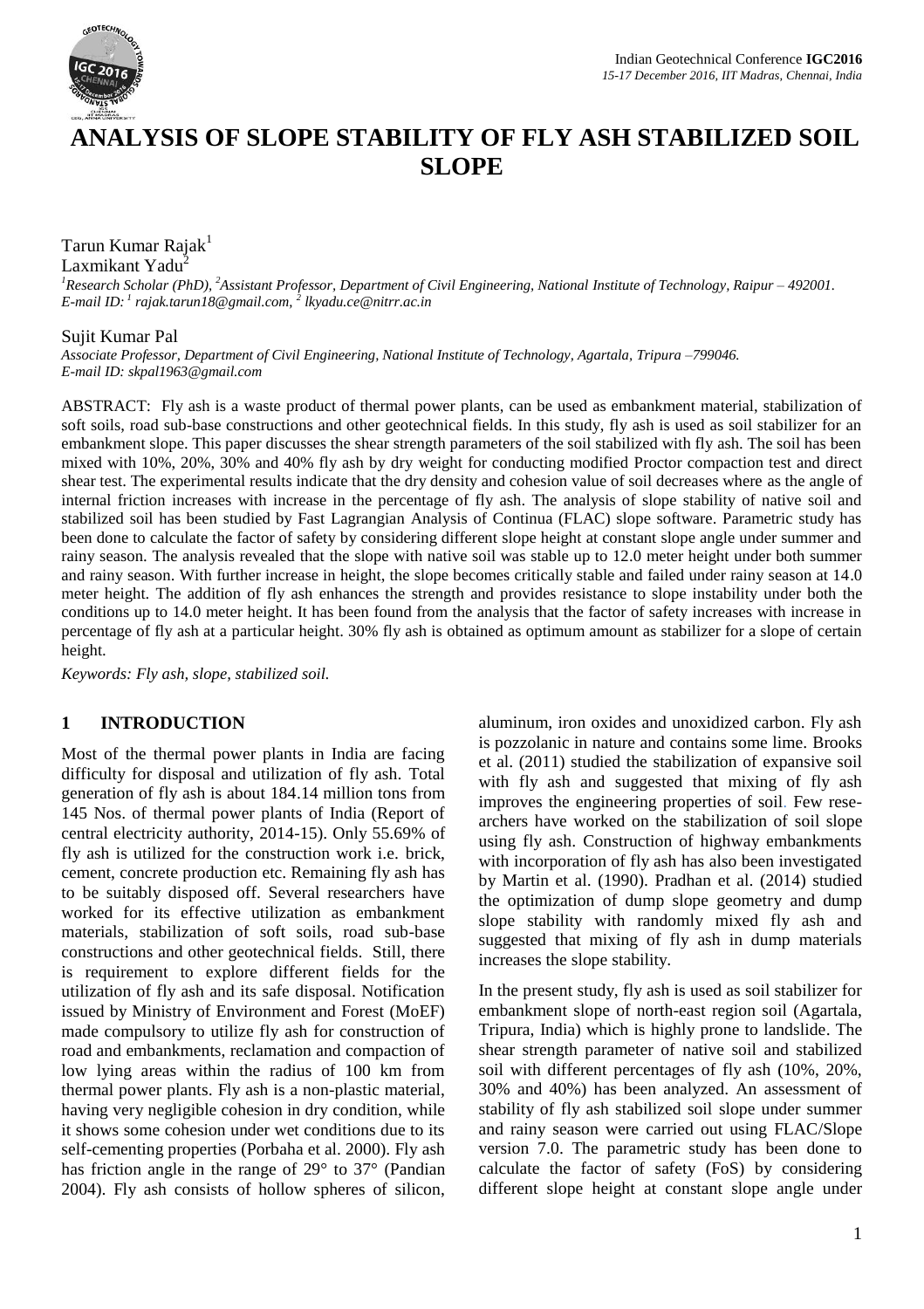summer and rainy season. Further optimum percentage of fly ash has been suggested for stabilizing the soil slope of certain height.

# **2 MATERIALS AND EXPERIMENTAL PROGRAM**

Bulk quantities of soil sample were collected from an embankment slope of north-east region i.e. Agartala, Tripura, India. Fly ash was collected from Kolaghat Thermal Power Station, Kolaghat, West Bengal, India. Particle size analysis of soil and fly ash were carried out in the laboratory as per IS 2720 (Part 4) -1985 and particle size distribution curve is shown in Figure 1. Geotechnical properties of the soil and fly ash were determined which are listed in Table 1. The sample has been prepared by mixing fly ash at 10%, 20%, 30% and 40% by dry weight of soil for stabilization as shown in Table 2. The modified Proctor compaction test and direct shear test were conducted as per IS: 2720 (Part 7) – 1980 and IS: 2720 (Part 13) – 1986 respectively for all the samples.



Fig. 1 Particle size distribution curve of soil and fly ash.

| Properties                                         | <b>Experimental Results</b> |             |
|----------------------------------------------------|-----------------------------|-------------|
|                                                    | Soil                        | Fly Ash     |
| Specific Gravity                                   | 2.56                        | 2.13        |
| Plasticity                                         | Low Plastic                 | Non Plastic |
| <b>Maximum Dry Density</b><br>(kN/m <sup>3</sup> ) | 19.30                       | 11.75       |
| <b>Optimum Moisture Content</b><br>$\mathcal{O}_0$ | 12.08                       | 29.8        |

Table 2 List of sample prepared for analysis.

| Name of Sample | Proportion                |
|----------------|---------------------------|
| 100S           | 100% Soil                 |
| $90S+10F$      | $90\%$ Soil + 10% Fly ash |
| $80S+20F$      | $80\%$ Soil + 20% Fly ash |
| $70S + 30F$    | 70% Soil + 30% Fly ash    |
| $60S + 40F$    | 60% Soil + 40% Fly ash    |

## **3 ANALYSIS OF SLOPE STABILITY USING NUMERICAL MODELLING**

The analysis of slope stability of embankment soil and stabilized soil has been done by Fast Lagrangian Analysis of Continua (FLAC) slope software version 7.0. FLAC/Slope. It is a mini version of FLAC which is specially designed to analyze slope stability using FoS. It is an alternative approach to limit equilibrium analysis for FoS calculation. FLAC/Slope provides full solution of coupled stress/displacement, equilibrium and constitutive equations. FoS were calculated for all the samples under different geometric conditions.

## **4 GEOMETRY OF SOIL SLOPE**

The slope stability analysis of embankment with native soil and fly ash stabilized soil were carried out with different slope height and constant slope angle (37°). The slope heights were varied from 8.0 meter to 14.0 meter at every 2.0 meter interval under both summer and rainy season. Under rainy season the water table were simulated at toe level i.e. 1.0 meter and 2.0 meter from the toe of the slope. The geometry of embankment slope with native soil of 8.0 meter slope height and 37° slope angle at summer season is shown in Figure 2.



Fig. 2 Geometric model of embankment slope with native soil during summer season.

# **5 RESULTS AND DISCUSSIONS**

## **5.1 Soil Stabilization**

### 5.1.1 *Compaction characteristics*

Modified Proctor test were conducted on all five samples as presented in Table 2. The values of Maximum Dry Density (MDD) and Optimum Moisture Content (OMC) were evaluated in the laboratory and compaction curve of all five proportion are shown in Figure 3. MDD and OMC value of these proportions are tabulated in Table 3. As the percentage of fly ash increases from 0% to 40%, the MDD decreases and OMC increases. This could be due to the lower unit weight and lesser content of sand size particle in the fly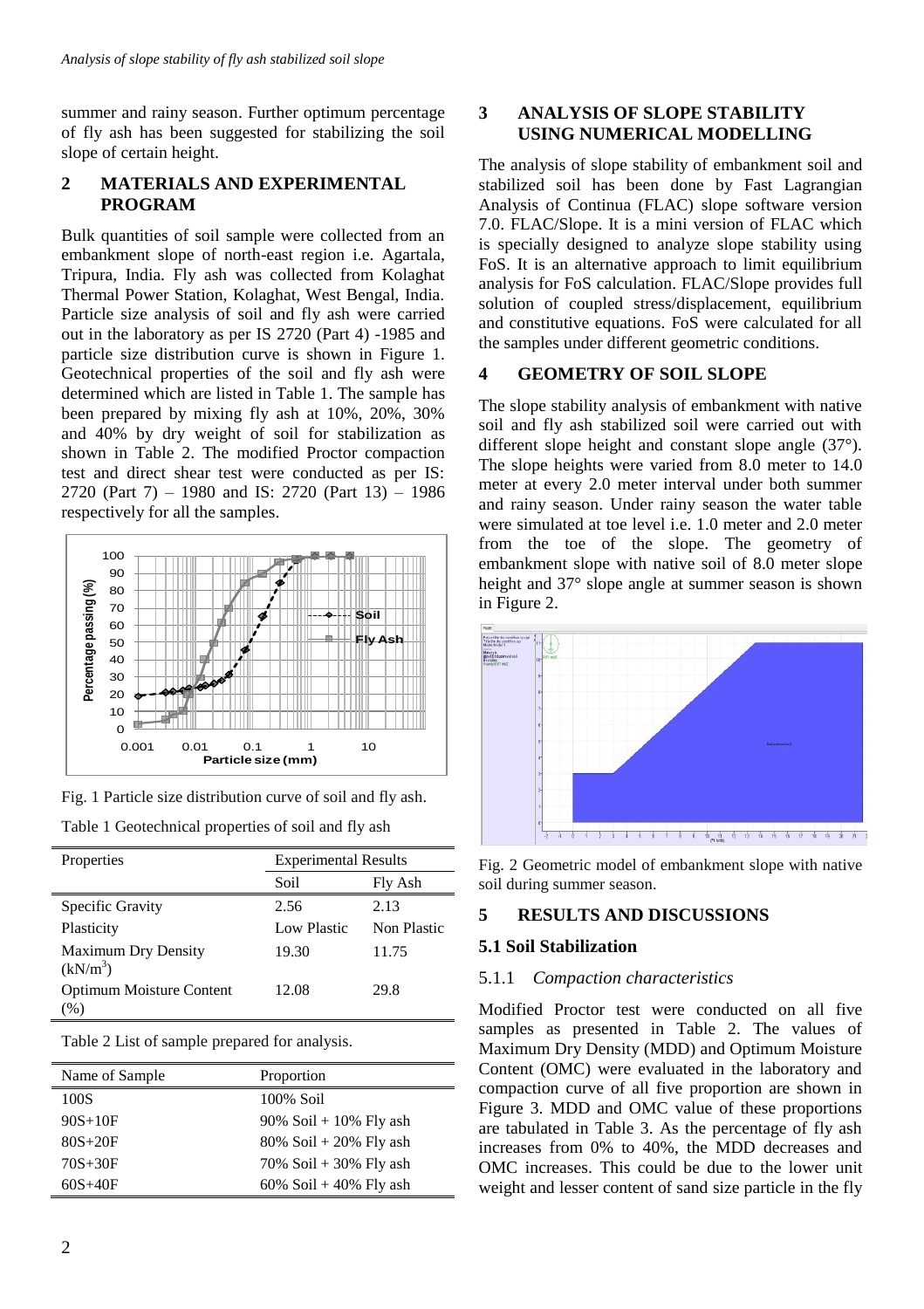ash as compared to the soil sample which causes reduction in dry density (Deb and Pal 2015). Similar trend was also reported by Brooks (2009).



Fig. 3 Compaction Curve for all samples.

## 5.1.2 *Shear Strength Characteristics*

Direct shear tests were conducted on all the samples. Based on normal stress versus shear stress curve the cohesion (c) and angle of internal friction  $(\phi)$  were obtained as presented in Table 3. From Table 3, it can be revealed that, with increase in percentage of fly ash the angle of internal friction increases and cohesion decreases. The increase in angle of internal friction may be due to the increase in silt size particle of the stabilized sample. Similar trend was reported by Sezer et al*.* (2004).

Table 3 Compaction and Shear Strength characteristics

| Sample      | <b>MDD</b>           | OMC   | c                    | Φ        |
|-------------|----------------------|-------|----------------------|----------|
|             | (kN/m <sup>3</sup> ) | (% )  | (kN/m <sup>2</sup> ) | (degree) |
| 100S        | 19.30                | 12.08 | 38.25                | 29       |
| $90S+10F$   | 18.70                | 12.50 | 32.28                | 32       |
| $80S + 20F$ | 18.10                | 13.05 | 29.08                | 35       |
| $70S + 30F$ | 17.68                | 14.25 | 20.10                | 37       |
| $60S + 40F$ | 17.50                | 14.70 | 10.18                | 39       |

## **5.2 Analysis of slope stability**

The analysis of slope stability of native soil and stabilized soil has been studied by FLAC/Slope software. Parametric study has been done to evaluate the FoS by considering different slope height at constant slope angle (37°) under summer and rainy season. The slope heights were varied from 8.0 meters to 14.0 meters at every 2.0 meters interval. The shear strain rate contour for slope of 14.0 meter height at 2.0 m water level with native soil and stabilized soil with 30% fly ash are shown in Figure 4 and Figure 5 respectively.



Fig. 4 Shear strain rate contour for native soil slope of 14.0 m height and 2.0 m water level (FoS=0.99).



Fig. 5 Shear strain rate contour for stabilized soil with 30% fly ash slope of 14.0 m height and 2.0 m water level (FoS=1.162).

Similarly FoS has been evaluated for other conditions. The variations in FoS for all the conditions are shows in Figure 6. From Figure 6, it can be revealed that the slope with native soil was stable up to 12.0 meter height under both summer and rainy season as its FoS is greater than 1. With further increase in height, the slope becomes critically stable and failed under rainy season at 14.0 meter height (2.0 m water level). The addition of fly ash enhances the strength and provides resistance to slope instability under both summer and rainy season up to 14.0 meter height.

It has been observed from the analysis that the FoS increases with increase in percentage of fly ash up to 30%, after that slight reduction in FoS is observed. From the present study, 30% fly ash is considered as optimum amount as stabilizer for a slope of certain height.